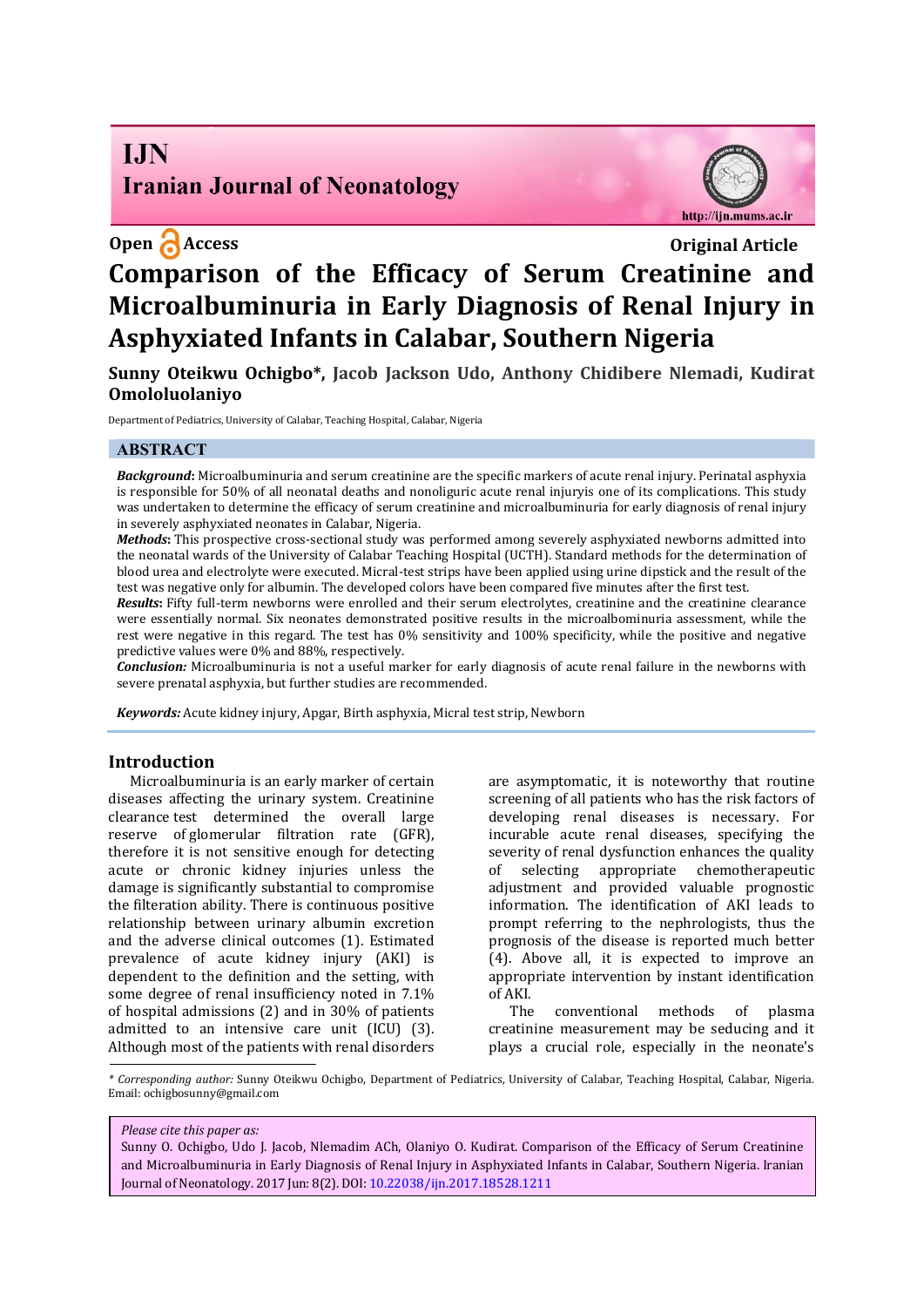longevity. Although the reliability of this method is not rather confirmed, but the best way to convince the primary diagnosis of AKI is to measure the levels of the proteins (albumin) found in the urine using the Micral-test strips. The normal range of urine albumin is considered less than 20 mg/dl. When the albumin level raised to 20 to 300 mg/dl, the physician should note that albumin is spilling into the urine beyond an acceptable range due to a renal injury.

The comparison of the efficacy of microalbuminuria and routine use of serum creatinine as a marker of renal failure in severely-asphyxiated newborns has not been executed in Calabar, yet. Therefore, this study aimed to evaluate a diagnostic approach using urine albumin as an affordable and less invasive method.

# **Methods**

This prospective cross-sectional study was conducted during April to September 2014. All the severely asphyxiated full-term neonates admitted into the newborn units of the University of Calabar Teaching Hospital (UCTH) participated in this study. These units, previously described by Udo et al (5), admit both inborn and outborn infants.

In this study, Apgar score of three or less at five minutes of life was considered as severe birth asphyxia. Some data such as the age, gender, birth weight, signs and symptoms at the time of delivery, mother's age, duration of the labor, place and the method of delivery, and the other relevant neonatal and maternal history were obtained delicately for all the participated infants. Meticulous physical examination and anthropometric measurements were compared to the standard values. Exclusion criteria included preterm neonates, febrile infants (Temperature>37.50° Celsius), infants with a past history of congenital or otherwise renal disease, and history of antibiotic use.

 The standard method for determination of blood urea, creatinine, and other electrolytes was performed. The serum creatinine clearance was calculated using a simple and reliable recipe (modified Schwartz formula). The urine samples were collected with the use of urine bags; When was hard to do especially for the female infants, a suprapubic aspiration was safely performed and the samples were transferred into pre-labeled universal containers for the assessments. The urinalysis was executed for each subject using the multi-strip known as Combi-10. Only the urine samples with negative test of albuminuria were selected for further investigations for microalbuminuria (MA) using the Micral-test strips (Roche diagnostics Quebec, Canada) (6).

Since a minute, the observed color was compared to the manufacturer "Micral" pad inscription. The comparison of the reaction with a color scale was also done five minutes after the first test as the color is usually stable for that period. The results were considered positive when at least two urine samples produce a reaction color corresponding to 20 mg/dl (threshold for microalbuminuria) or more of albumin. All infants were under care with the routine program for perinatal asphyxia until were discharged. The study was terminated if a patient requested for transfer to other centers, discharge against medical advice, voluntary withdrawal of the consent after initial approval, and death of the patient.

The required data were obtained and standard statistical analysis was performed using SPSS version 20. The quantitative variables were summarized using means, median, and ranges as appropriate. The proportions were compared using Chi-square test. A probability (P-value) less than 0.05 was considered statistically significant.

Ethical committee of the hospital approved this study.

# **Results**

A total of 50 neonates were enrolled into the study with male-female ratio of 1.8:1. The mean age of the newborns was 30.3±36.2 hours. The mean ages for males and females were 26.91±38.2 and 36.4 ±32.6 hours, respectively with no statistical significance (P=0.382).

Generally, male infants had higher total mean anthropometric parameters. The weight (with the average of  $3.05\pm0.57$  and OFC (34.6 $\pm1.77$ ) were not statistically significant. The mean length of the male subjects were 50.3±3.51 and for the females newborns was 47.5±5.0 centimeters. This parameter was found to be statistically significant between genders (P=0.045) (Table1).

The serum electrolytes, creatinine and creatinine clearance were essentially normal for both groups of the patients with and without microalbuminuria. Though within range, the patients who reported negative microalbuminuria had a slightly higher value; however, it demonstrated no statistical disparity between both groups. (Table 2).

Six of the neonates (12 % of total) reported positive and 44 of them (88%) reported negative for microalbuminuria. Hence the sensitivity was 0%; specificity was 100%, while the positive and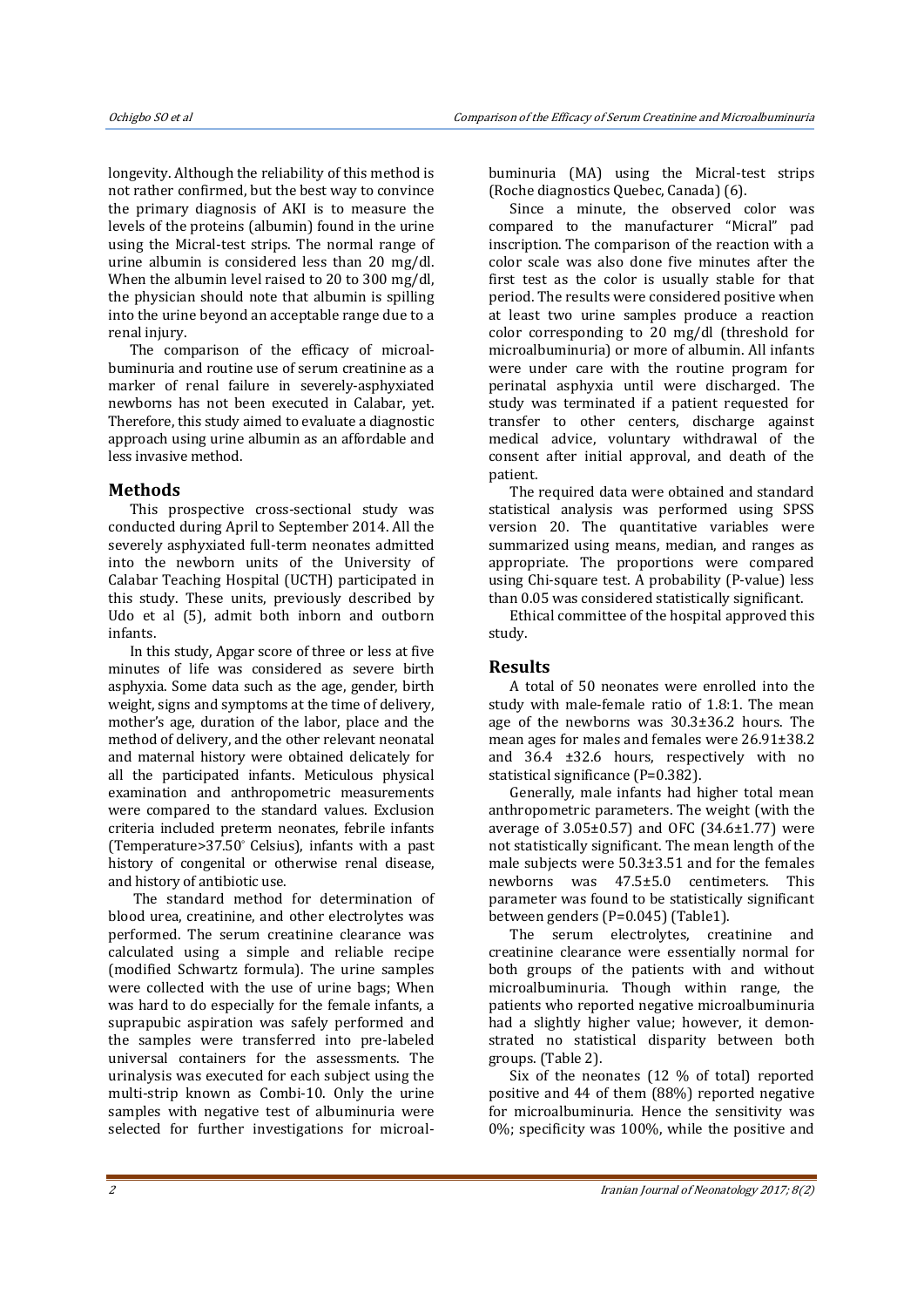|                                                                               | OFC(cm)         |                 |                |                 |                 |                 |  |
|-------------------------------------------------------------------------------|-----------------|-----------------|----------------|-----------------|-----------------|-----------------|--|
| Age(hrs)                                                                      | Wt(kg)          |                 | Stature(cm)    |                 | OFC(cm)         |                 |  |
|                                                                               | M               |                 | M              |                 | M               |                 |  |
| $\leq 6$                                                                      | $3.9 \pm 1.5$   | $2.79 \pm 0.5$  | $52.4 \pm 3.8$ | $44.3 \pm 11.6$ | 35±1.4          | $36.2 \pm 0.29$ |  |
| $>6 - 12$                                                                     | $3.55 \pm 0.6$  |                 | $46.5 \pm 2.1$ |                 | $35.5 \pm 0.7$  |                 |  |
| $>12 - 524$                                                                   | $2.99 \pm 0.46$ | $2.67 \pm 0.51$ | $50.4 \pm 2.9$ | $49\pm3.0$      | $34.7 \pm 1.8$  | $34.3 \pm 1.5$  |  |
| $>24 - 548$                                                                   | $2.90 \pm 0.45$ | $3.02 \pm 0.6$  | $50.4 \pm 3.6$ | $46.5 \pm 0.7$  | $34.7 \pm 0.88$ | $33\pm0$        |  |
| $\geq 48$                                                                     | $2.8 \pm 1.43$  | $2.55 \pm 0.35$ | $47+1.7$       | $46 + 5.7$      | $34.7 \pm 1.5$  | $31.5 \pm 4.9$  |  |
| Total Mean: 3.15±0.54, 2.86±0.58, 50.3±3.51, 47.5±5.02, 34.89±1.52, 34.14±2.1 |                 |                 |                |                 |                 |                 |  |

**Table 1.** Anthropometric Characteristics of the Subjects

\*Pvalue=0.045

**Table 2.** Relationship between microalbuminuria and serum electrolytes, urea, creatinine, and creatinine clearance in the subjects

| Parameter              | MA Positive $(n=50)$ | MA Negative $(n=50)$ |         | P value |
|------------------------|----------------------|----------------------|---------|---------|
|                        | Mean $\pm SD$        | Mean $\pm SD$        |         |         |
| Sodium(mmol/l)         | $133.2 \pm 5.7$      | $134.5 \pm 5.2$      | 0.58    | 0.56    |
| Potassium(mmol/l)      | $4.0 \pm 0.47$       | $4.3 \pm 0.8$        | 1.24    | 0.24    |
| Bicarbonate(mmol/l)    | $18.3 \pm 3.4$       | $18.1 \pm 3.5$       | $-1.71$ | 0.87    |
| Chloride(mmol/l)       | $100.3 \pm 2.4$      | $102.6 \pm 6.1$      | 1.68    | 0.12    |
| Urea(mg/dl)            | $3.62 \pm 2.15$      | $5.18 \pm 3.04$      | 1.21    | 0.23    |
| S. Creatinine (umol/l) | $100\pm7.13$         | $109.3 \pm 25.1$     | 1.83    | 0.08    |
| Creatinine Clearance   | $0.21 \pm 0.03$      | $0.22 \pm 0.03$      | 0.95    | 0.35    |

**Table 3.** Serum creatinine and microalbuminuria in the detection of renal impairment

| Serum      | Microalbuminuria |          |           |  |
|------------|------------------|----------|-----------|--|
| Creatinine | Yes (%)          | No (%)   | Total     |  |
| Elevated   |                  |          |           |  |
| Normal     | 6(12%)           | 44 (88%) | 50        |  |
| Total      | (12%)            | 44 (88%) | 50 (100%) |  |

negative predictive values were 0% and 88%, respectively. (Table 3).

# **Discussion**

Birth asphyxia is a cause of morbidity and mortality worldwide and is responsible for 23% of the four millions neonates' deaths globally (7). Studies have demonstrated that it was the reason for 50% of all newborn's deaths (7). Acute renal failure is a complication of severe perinatal asphyxia, which commonly presents with nonoliguric kidney injury (8, 9).

The majority (30% and 26% in groups) of the newborns in this study were full-term neonates aged below 6 and 48 hours, respectively. The biochemical laboratory results of the newborns in the first few days of life are not trustworthy, though the study conducted by Cuzzolin et al. (10) exhibited no dissimilarity in the levels of electrolytes and serum creatinine among the neonates with low birth weight (LBW), very low birth weight (VLBW), and normal birth weight.

Our study revealed that anthropometric parameters such as weight, OFC, and length did not influence microalbuminuria. None of the growth parameters showed any statistically significant distinctness between the male and

female subjects except the mean length. This is confirmed by Byung et al. (11) who observed the correlation between microalbumin and creatinine ratio with the age, height, weight, and body surface area among normal Korean children. This is against the findings reported Gould et al. (12), which confirmed that the lengths of the babies were correlated with microalbuminuria.

The serum sodium and bicarbonate concentrations were at the lower limit of normal. These are expected findings in severe birth asphyxia patients. It is likely related to the disequilibrium from fractional excretion of sodium probably associated with the effect of rennin angiotensin system (RAS), circulatory catecholamine, atrial natriuretic peptide, and prostaglandins. This phenomenon may also be secondary to the dilution effect of inappropriate anti-diuretic hormone (ADH) secretion. It is already known that tissue hypoxia also may lead to metabolic acidosis. These values were not below the critical levels thus urgent adjustment was not needed. The slightly high potassium levels could be attributed to in vitro hemolysis. This observation was confirmed by Basu et al. (13).

The serum creatinine and creatinine clearance were not insane for the both groups; this was expected because creatinineremains normal except in severe renal injury. Serum creatinine concentrations may not alter until 25 to 50 percent of the kidney function is lost, therefore significant rise in serum creatinine occurs several days after renal failure. Serum creatinine in the first few days of the neonate's life reflects the mother's and not

Mean of all Subjects: 3.05 (±0.57), \* 49.3±4.29, 34.6±1.77